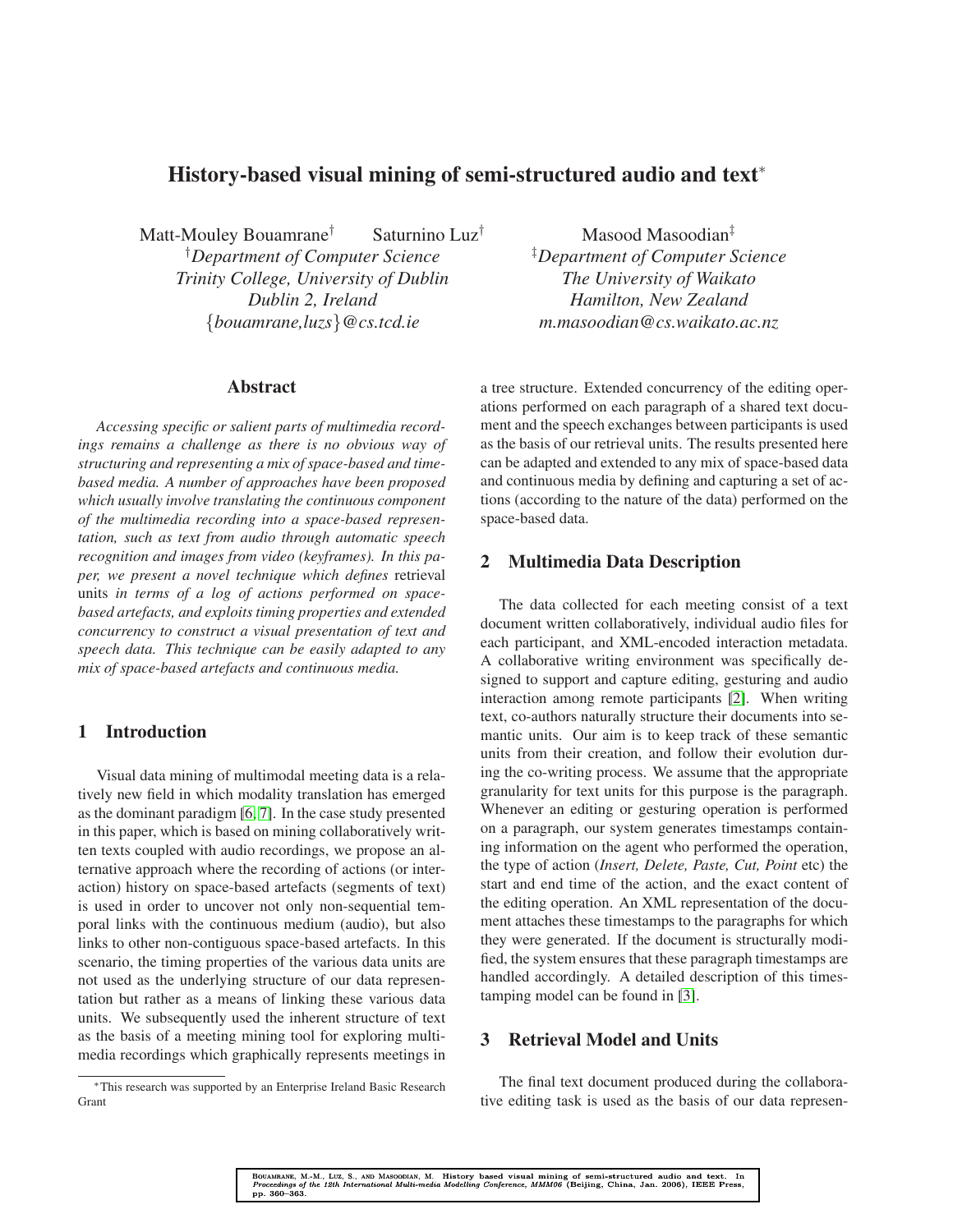tation. We believe the textual outcome is a natural and intuitive starting point for visual data mining. Furthermore, one of the challenges in representing orthogonal media such as text and audio stems from the fact that there is no obvious way of representing these in a structured manner. Co-writers naturally use text segmentation (chapters, paragraphs, sentences, etc.) to structure their ideas in semantic units. The most interesting aspect of the paragraph-based editing history recording lies in using the timing of editing operations performed on each paragraph in order to provide temporal entry points to an otherwise sequential audio file.

Using text as a starting point, we create a data structure called MeetingTree. The basic retrieval unit of a MeetingTree is determined through *extended concurrency* (explained in detail in section [3.1\)](#page-1-0) of editing and gesturing actions performed on each paragraph of the text document and participants speech exchanges. This is illustrated in Figure [1](#page-1-1) which represents the retrieval unit, or temporal neighbourhood, formally defined in [\[5\]](#page-3-4) of one paragraph of our meetings.



<span id="page-1-1"></span>**Figure 1. Retrieval Unit, or Temporal Neighbourhood for a paragraph**

The bottom line shows all operations performed on one particular paragraph. In this case, it is a single atomic operation (gesturing). The line above this shows a concurrent audio segment of participants speech exchanges. Layer 2 shows all editing operations performed on *paragraphs* other than the original one within the duration of the audio segment. These operations are linked to a different set of audio segments (audio layer 2). Finally, editing operations layer 3 represent all editing operations *not included* in the previous editing layers which happened within the duration of audio layer 2. The retrieval algorithm stops when no more concurrent editing operations or audio segments can be found.

#### <span id="page-1-0"></span>**3.1 Audio Segmentation and Reduction**

One of the challenges in multimedia retrieval resides in organising the data in a meaningful graphical representation of the information, an issue which is usually compounded by the large data sets available. In the model described above, simply representing the retrieval units without any

pre-processing has the major inconvenience of creating tree representations with thousands of nodes. This is mainly due to the large number of speech exchanges occurring during the meeting, typically in the hundreds, even for relatively short meetings (20 to 45 minutes). In what follows, we discuss the strategies we implemented for efficiently mapping speech exchanges in our prototype and what results this mapping has had on the information mining task. We wish to stress that all subsequent considerations on audio segment reduction and merging only applies to the displaying of audio nodes information on the user interface. The audio file itself is never truncated and can always be accessed either sequentially or randomly.

The initial segmentation of audio is done through silence detection. Due to the nature of the audio recording, initially done in RTP packet format, the issue of speaker identification is trivial. The speaker is simply inferred from the RTP source identifier. We are henceforth able to build a binary audio profile for each participant, using a granularity of one second, representing speech or silence intervals. These easily define temporal speech segments. Once the meeting is recorded, these segments are of known length and can be totally ordered. Let  $s_1, e_1, s_2$  and  $e_2$  be respectively the start and end time of two audio segments  $Au_1$  and  $Au_2$ . We use a subset of Allen's [\[1\]](#page-3-5) temporal interval relations as follows:  $Au_1$  is *before*  $Au_2$  if  $e_1 < s_2$ .  $Au_1$  is *during*  $Au_2$  if  $s_1 \geq s_2$  and  $e_1 \leq e_2$  (equal, during, starts or finishes).  $Au_1$ *overlaps*  $Au_2$  if  $s_1 \leq s_2 \leq e_1 \leq e_2$  (meets, overlaps).

The criteria for audio segment merging discussed below aims to meet the following requirements: to reduce the number of audio segments mapped for compact graphical representation while following the natural structure of discourse for meaningful listening. Audio segments with the *during* relation refer to sections of the audio recording when several participants are speaking at the same time. As people generally tend not to speak at the same time in remote settings, we have found that occurrences of these relations within our meetings corpus are rare in comparison with the other two *before* and *overlaps* relations[\[2\]](#page-3-2). These speech segments are generally of very short duration and almost always consist of false starts, acknowledgements or comments made while another participant is speaking (e.g "yes","right", "ok"). It can also be argued that in remote collaborative meetings, participants feel a greater need to acknowledge each other's presence with verbal utterances as a way of maintaining awareness [\[4\]](#page-3-6) in remote collaborative meetings. Taken out of context these individual utterances would appear to be meaningless. Therefore, in order to prevent them from being displayed the system merges all audio segments related by the *during* relation. In other words, the audio mapping reduction means that if a participant makes a comment while another participant is speaking, these concurrent speech exchanges are formally re-

BOUAMRANE, M.-M., LUZ, S., AND MASOODIAN, M. History based visual mining of semi-structured audio and text. In<br>*Proceedings of the 12th International Multi-media Modelling Conference, MMM06* (Beijing, China, Jan. 2006), I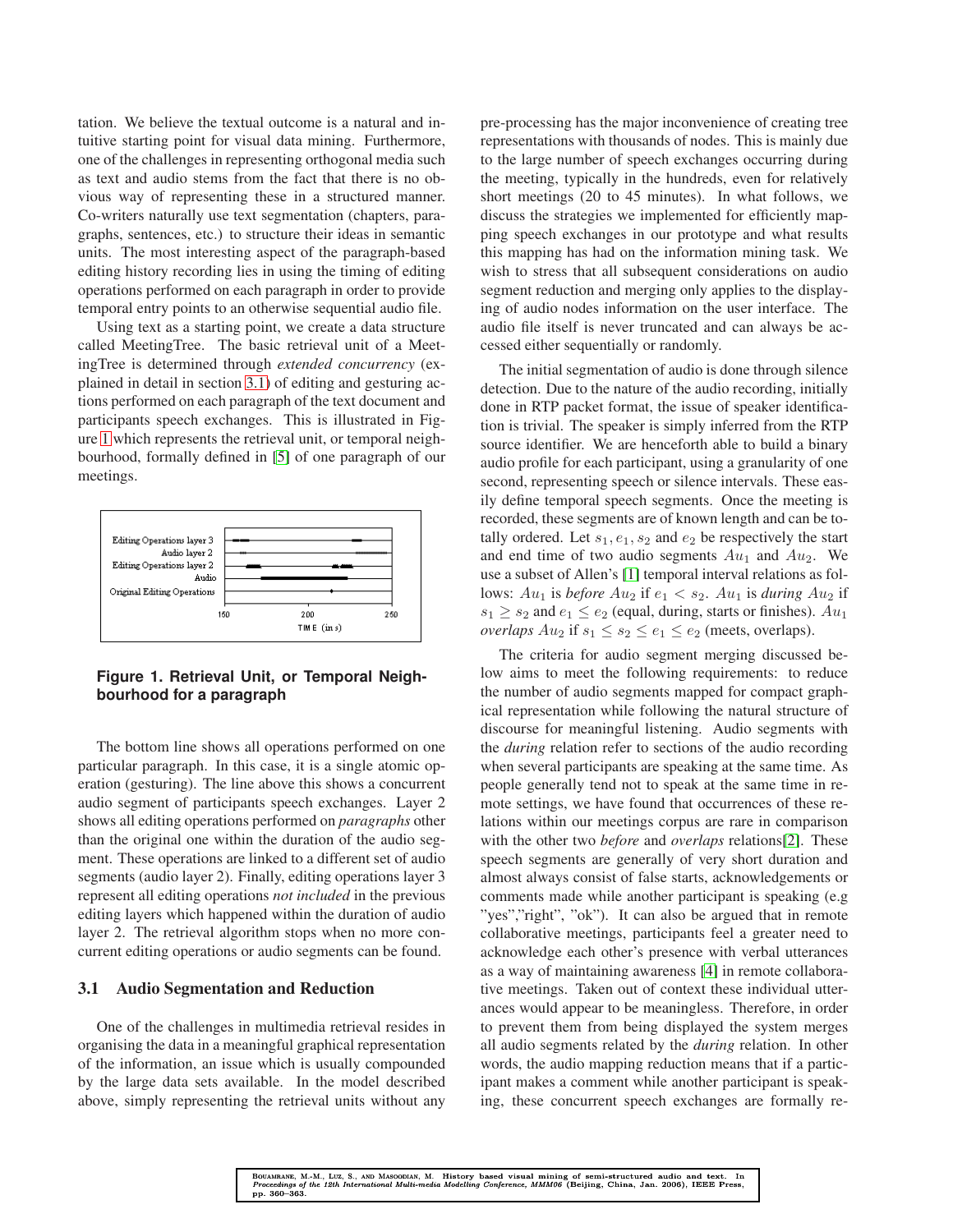garded as a single segment. The identities of the individual speakers taking part on these merged audio segments is nevertheless preserved.

As pointed out above, the number of audio intervals with the *during* relation is relatively small. In order to more efficiently map speech exchanges in the tree representation of the meeting, a second step of audio intervals merging with the *overlaps* relation is performed. In accordance with the natural structure of discourse, it is reasonable to assume that audio segments in close time proximity may be relevant to one another. This can be viewed as the question-answer pair paradigm [\[7\]](#page-3-1) where adjacent speech exchanges are more informative jointly than when considered on their own.

In remote meetings, participants tend not to start speaking immediately one after another, usually waiting a few seconds in order to make sure that the other person has finished making their points. Therefore, a strict interpretation of the *overlaps* interval relation would yield poor results. In order to take into account such natural short speech pauses, we have introduced a tolerance value of a few seconds for the *overlaps* relation. This means that two audio segments separated by a silence whose duration is less than the tolerance value are considered to be *overlapping*. This tolerance value can be adjusted by the user as it might yield different results for different meeting tasks or participants. Figure [2](#page-2-0) shows the result of such audio merging for a chunk of audio segments of one meeting, using a tolerance merging value of 3s, which has shown good overall results in our prototype testing. As there would usually be a short delay between



<span id="page-2-0"></span>**Figure 2. Audio segmentation before and after merging using a tolerance value of 3s**

participants speaking and subsequently typing, considerations previously expressed regarding the *overlap* of audio segments may also be extended in order to find links between audio and editing operations. In other words, if an audio segment ends within less than the *overlap tolerance* value of an editing operation it is regarded as *overlapping*. The merging and linking of audio intervals and editing operations described above is important for the data mining task in that they allow for clustering of audio segments which

are not necessarily sequential into retrieval units and relate text segments that are not necessarily contiguous.

#### **4 Implications for Browsing**

MeetingTrees can be straightforwardly mapped to hierarchical user interface components. A tree component could be used to display each paragraph's retrieval unit as a branch of audio nodes and editing actions, as shown in Figures [4](#page-3-7) and [5.](#page-3-8) We claim that this form of visual representation highlights segment relationships that would be undetectable in linear browsing modes. Consider, for example, the retrieval units illustrated in Figure [3.](#page-2-1) The retrieval unit inferred from paragraph 4 links three non sequential audio segments  $Au_1$ ,  $Au_2$  and  $Au_3$ . It also links paragraph 4 to editing operations performed to four other non-contiguous text segments. As



<span id="page-2-1"></span>**Figure 3. Non-linear linking**

the time line suggests, these paragraphs were modified in an arbitrary order, showing that paragraph 5, physically the closest to paragraph 4, was modified last, after a number of other considerations were discussed and taken into account. The text content of these paragraphs is as follows:

*(par4) budget of 3000 from the student union (par5) maybe charge people more?*

Before the participants came to the conclusion that they needed to charge people more, in paragraph 5, they first made changes to a number of paragraphs, in this order:

- *(par24) bus hire 1500 for 60 people*
- *(par6) travel 1500*
- *(par13) 4400 for students 2700 for staff in single room*

The subjects participants discussed verbally while these paragraphs were modified are the following:

- *(Au1) (par24,6) travel arrangements, cost of hiring a bus, existence of a budget*
- *(Au2) (par13) hotel expenses*
- *(Au3) (par5) need to charge people more*

In other words, only when the participants realised that the cost of travel and the hotel would exceed their initial budget (paragraph 4) did they decide to charge for the trip (paragraph 5). Adjusting the value of the *overlap* tolerance affects the shape and depths of retrieval units. A tolerance value of 3 seconds was used in the example above. Figure [4](#page-3-7) shows a paragraph retrieval unit when the *overlap* tolerance